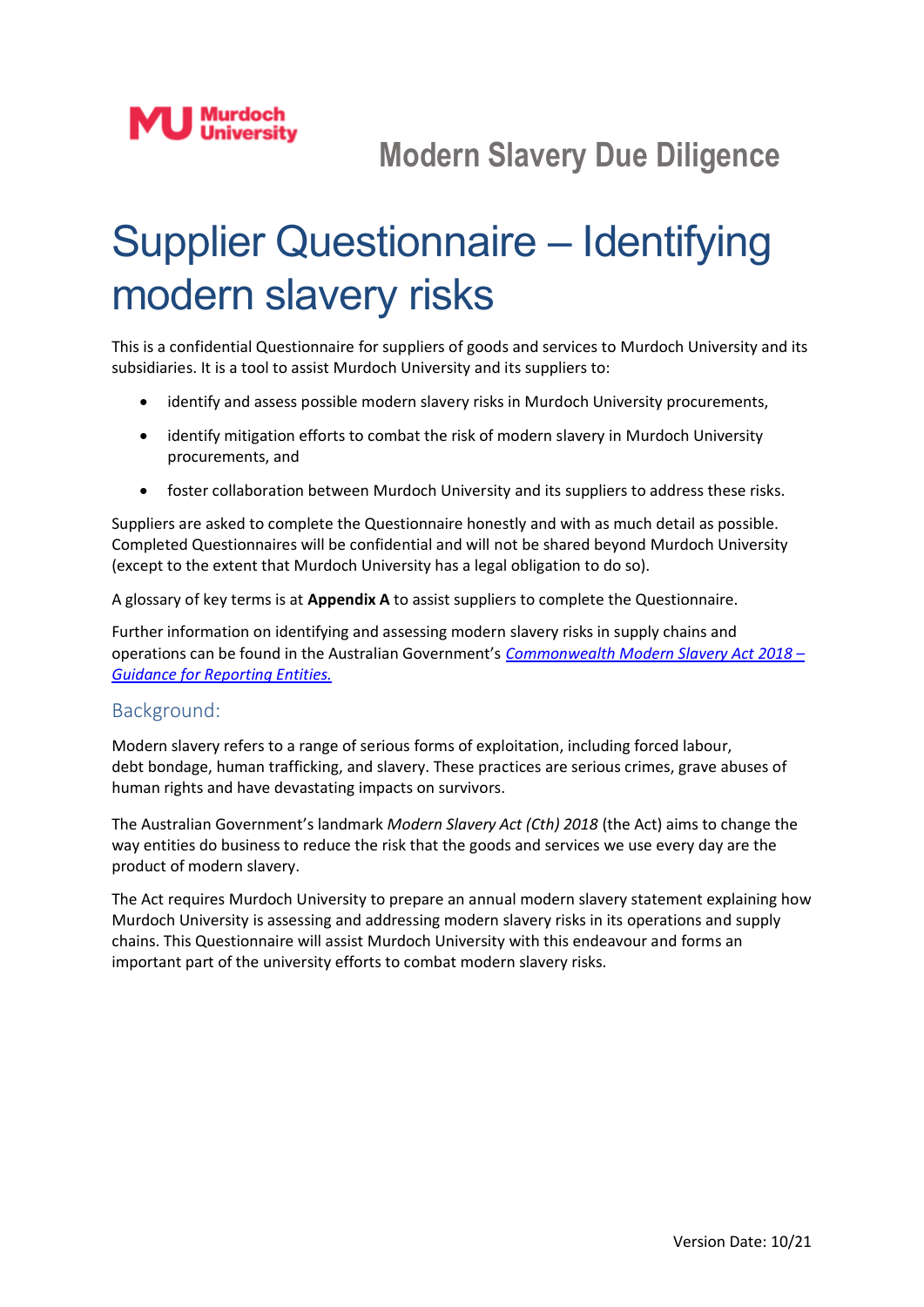

#### **Modern Slavery and Trafficking Supplier Questionnaire**

| <b>Contact details - Murdoch University</b> |  |  |
|---------------------------------------------|--|--|
| Division / Faculty / School / Office:       |  |  |
| Contact person                              |  |  |
| Contact email                               |  |  |
| Contact phone                               |  |  |

Please complete the below questions in as much detail as possible. Please return the completed Questionnaire to the nominated Murdoch University contact (see above).

| <b>Contact details - Supplier</b>                                                                                                                          |  |
|------------------------------------------------------------------------------------------------------------------------------------------------------------|--|
| Organisation name                                                                                                                                          |  |
| Organisation address                                                                                                                                       |  |
| <b>Australian Business Number</b>                                                                                                                          |  |
| Parent company                                                                                                                                             |  |
| Contact person                                                                                                                                             |  |
| Contact email                                                                                                                                              |  |
| Contact phone                                                                                                                                              |  |
| Date of Questionnaire completion                                                                                                                           |  |
| <b>Additional documentation</b>                                                                                                                            |  |
| Is your organisation required to report<br>under the Modern Slavery Act (Cth)<br>2018? If so, please attach a copy of<br>your modern slavery statement(s). |  |
| Is there any other additional<br>documentation you have attached to<br>this questionnaire? If so, please list<br>them here.                                |  |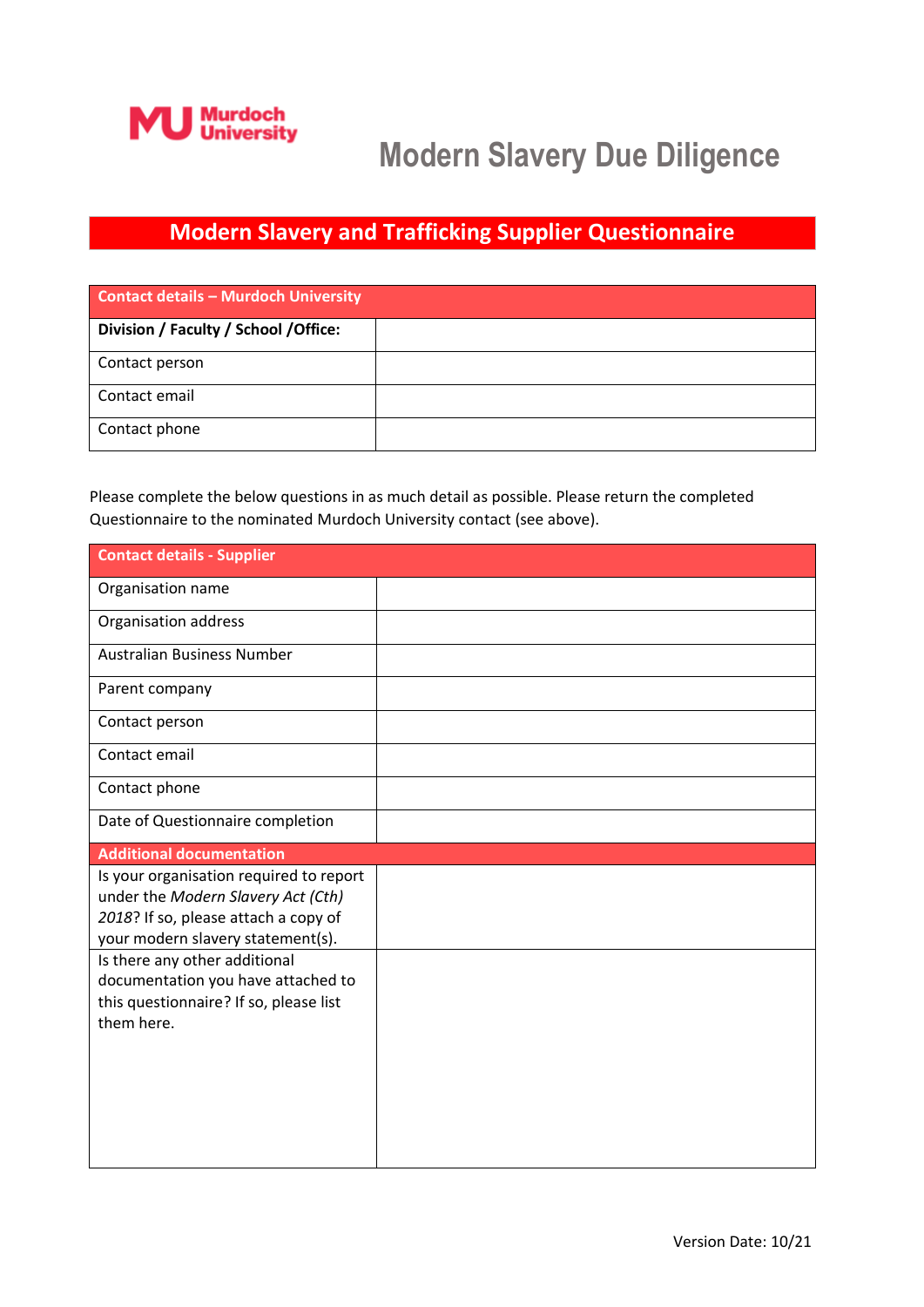

| <b>Organisation structure</b> |                                                                                                                                                                                                                                                                                                                                                |  |
|-------------------------------|------------------------------------------------------------------------------------------------------------------------------------------------------------------------------------------------------------------------------------------------------------------------------------------------------------------------------------------------|--|
| 1.                            | How much visibility does your organisation have over your supply chain? Please select one<br>of the below and explain why you selected this option:                                                                                                                                                                                            |  |
|                               | $\Box$ High: You have mapped the full supply chain for key products and services used by your<br>organisation and have identified key suppliers at all levels of your supply chain.                                                                                                                                                            |  |
|                               | $\Box$ Moderate: You have identified major Tier One suppliers and have partially or fully<br>mapped the supply chains for key products and services of your supply chain.                                                                                                                                                                      |  |
|                               | $\Box$ Developing: You have identified major Tier One suppliers. You have very limited or no<br>visibility of your supply chains below the Tier One level.                                                                                                                                                                                     |  |
|                               |                                                                                                                                                                                                                                                                                                                                                |  |
|                               |                                                                                                                                                                                                                                                                                                                                                |  |
|                               |                                                                                                                                                                                                                                                                                                                                                |  |
| 2.                            | Does your organisation have a policy or policies in place to deal with modern slavery?                                                                                                                                                                                                                                                         |  |
|                               | $\Box$ Yes                                                                                                                                                                                                                                                                                                                                     |  |
|                               | $\Box$ No                                                                                                                                                                                                                                                                                                                                      |  |
|                               | If the answer is yes, please provide details of, or a copy of, the policy or policies, including<br>information on whether your organisation has a system to monitor compliance with these<br>policies. If the answer is no, please provide information on what your organisation is doing,<br>or plans to do, to manage modern slavery risks. |  |
|                               |                                                                                                                                                                                                                                                                                                                                                |  |
|                               |                                                                                                                                                                                                                                                                                                                                                |  |
|                               |                                                                                                                                                                                                                                                                                                                                                |  |
|                               |                                                                                                                                                                                                                                                                                                                                                |  |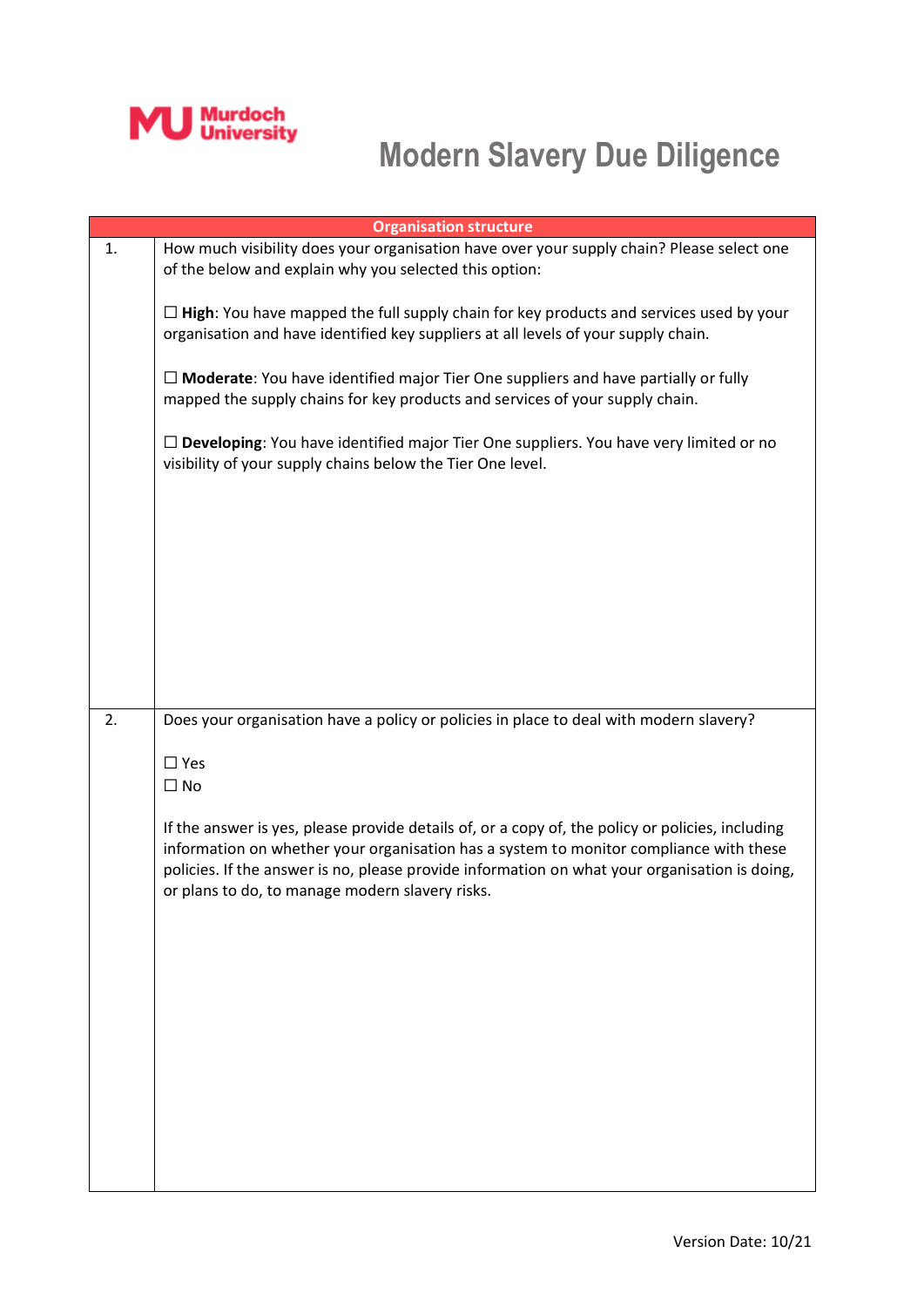

| 3. | Does your organisation have a person or team responsible for overseeing modern slavery<br>risks (including record keeping regarding contractors and subcontractors) that arise in<br>relation to the goods or services that you deliver?<br>$\square$ Yes<br>$\square$ No<br>If yes, please describe the role and responsibility of that person/team below. |
|----|-------------------------------------------------------------------------------------------------------------------------------------------------------------------------------------------------------------------------------------------------------------------------------------------------------------------------------------------------------------|
|    |                                                                                                                                                                                                                                                                                                                                                             |
| 4. | <b>Training</b><br>Are staff in your organisation trained on how to identify, assess and respond to modern<br>slavery risks?<br>$\square$ Yes<br>$\square$ No                                                                                                                                                                                               |
|    | If yes, please describe the nature of the training available and the positions or roles of staff<br>that receive training. Please also specify whether training is also available to other<br>organisations or staff in your supply chain. If no, does your organisation plan to introduce<br>modern slavery risk training for staff?                       |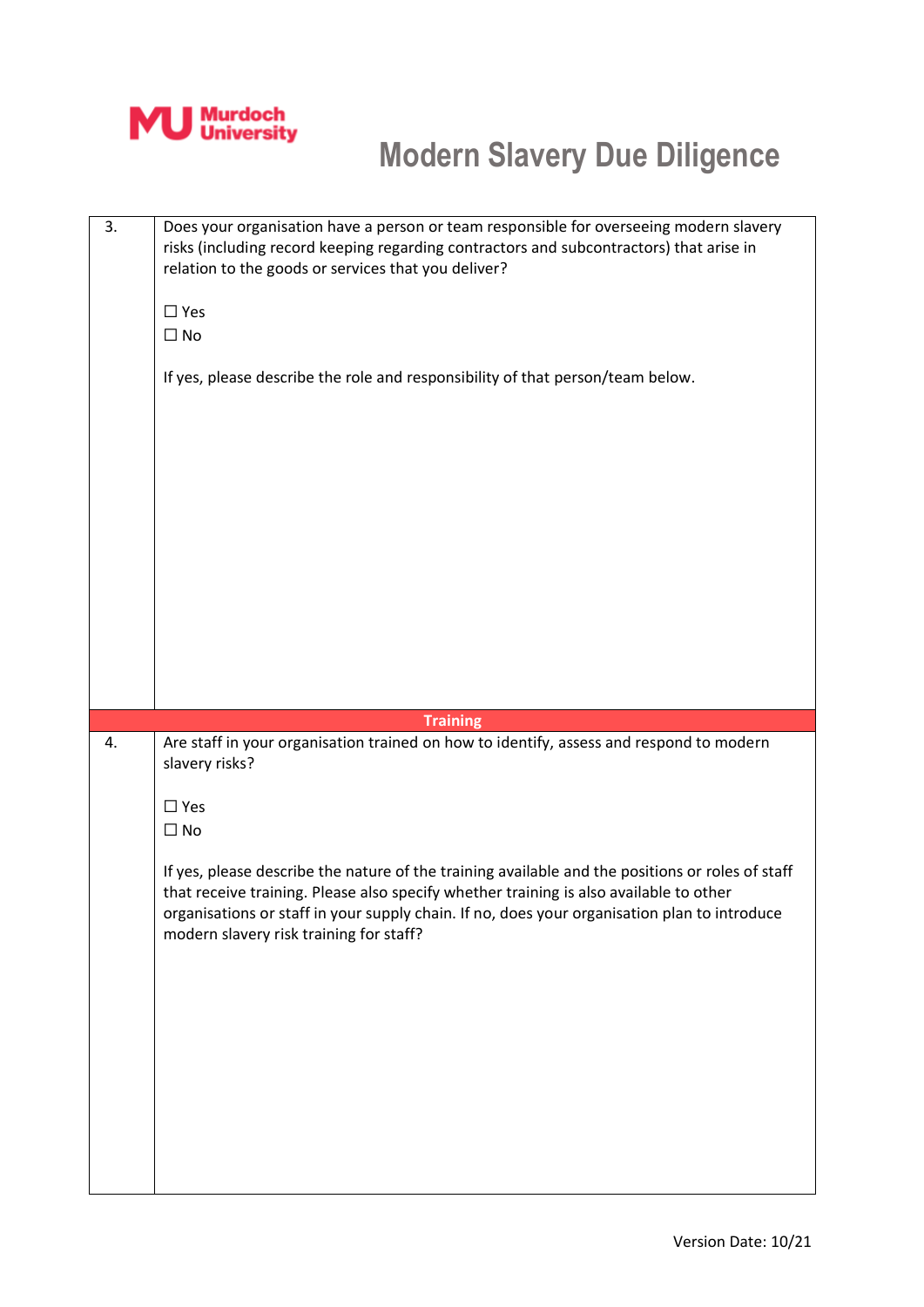

|    | <b>Supplier engagement</b>                                                                                                                                                                                                                                                                                                 |
|----|----------------------------------------------------------------------------------------------------------------------------------------------------------------------------------------------------------------------------------------------------------------------------------------------------------------------------|
| 5. | Does your organisation perform screening of all prospective suppliers to assess the risks of<br>modern slavery or other human rights harms that may occur in its operations and supply<br>chains?<br>$\Box$ Yes<br>$\square$ No<br>If yes, please describe how your organisation performs this screening. If no, does your |
|    | organisation plan to introduce measures to screen prospective suppliers for modern slavery<br>risks in future?                                                                                                                                                                                                             |
| 6. | Are you aware of low-skilled migrant workers working in your organisation's supply chains?<br>$\Box$ Yes<br>$\square$ No<br>If yes, please provide information about where in your organisation's supply chain low-<br>skilled migrant workers are employed.                                                               |
|    |                                                                                                                                                                                                                                                                                                                            |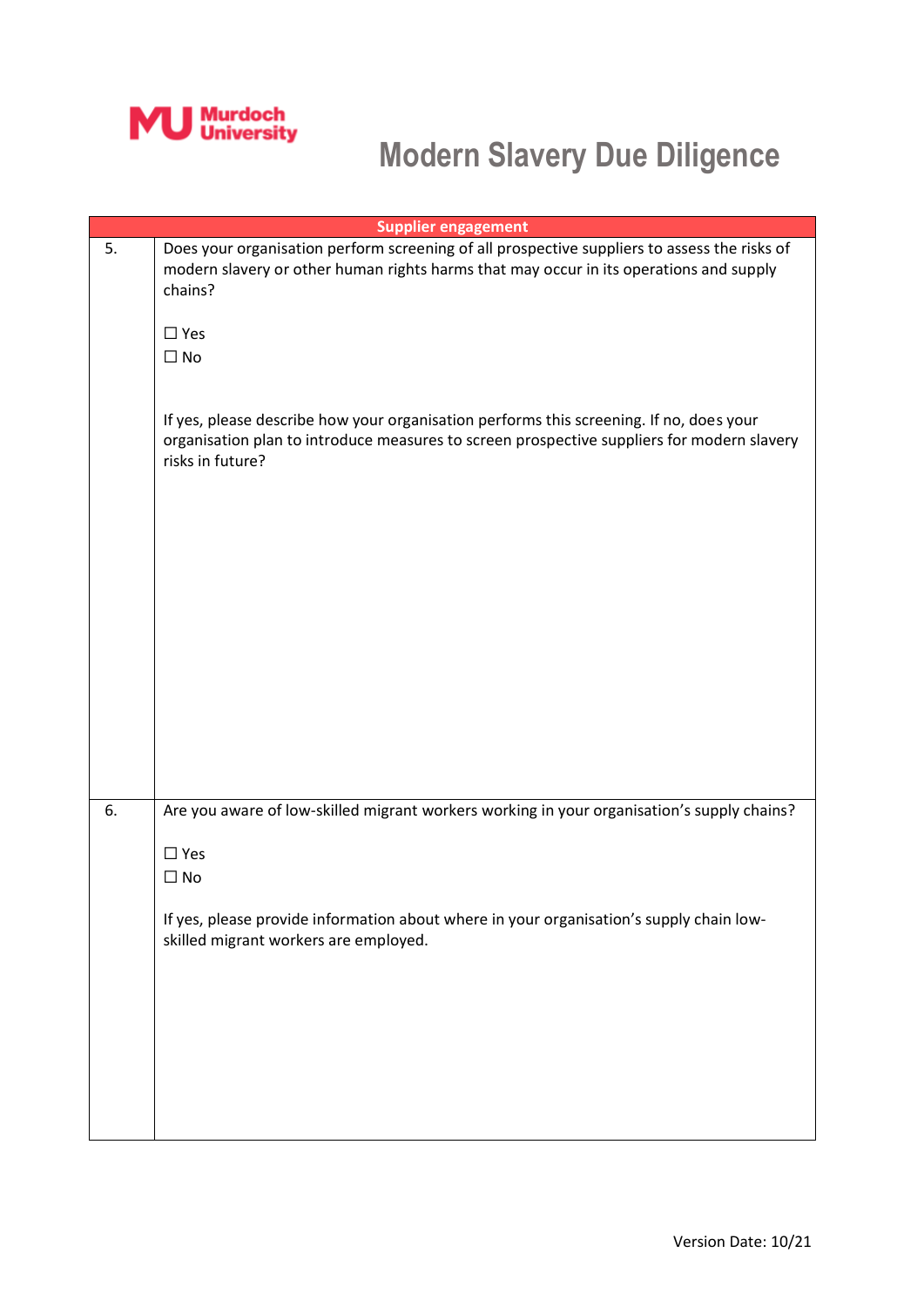

| <b>Response processes</b> |                                                                                                                                                                                                                                                                                                          |  |
|---------------------------|----------------------------------------------------------------------------------------------------------------------------------------------------------------------------------------------------------------------------------------------------------------------------------------------------------|--|
| 7.                        | How would your organisation respond to any allegation of modern slavery or substandard<br>working conditions in its operations or supply chains?                                                                                                                                                         |  |
| 8.                        | Does your organisation engage in any other due diligence activities to identify, prevent and<br>mitigate risks specific to modern slavery in its operations and supply chains? If so, please<br>describe these activities.<br>$\Box$ Yes<br>$\Box$ No<br>If yes, please describe these activities below. |  |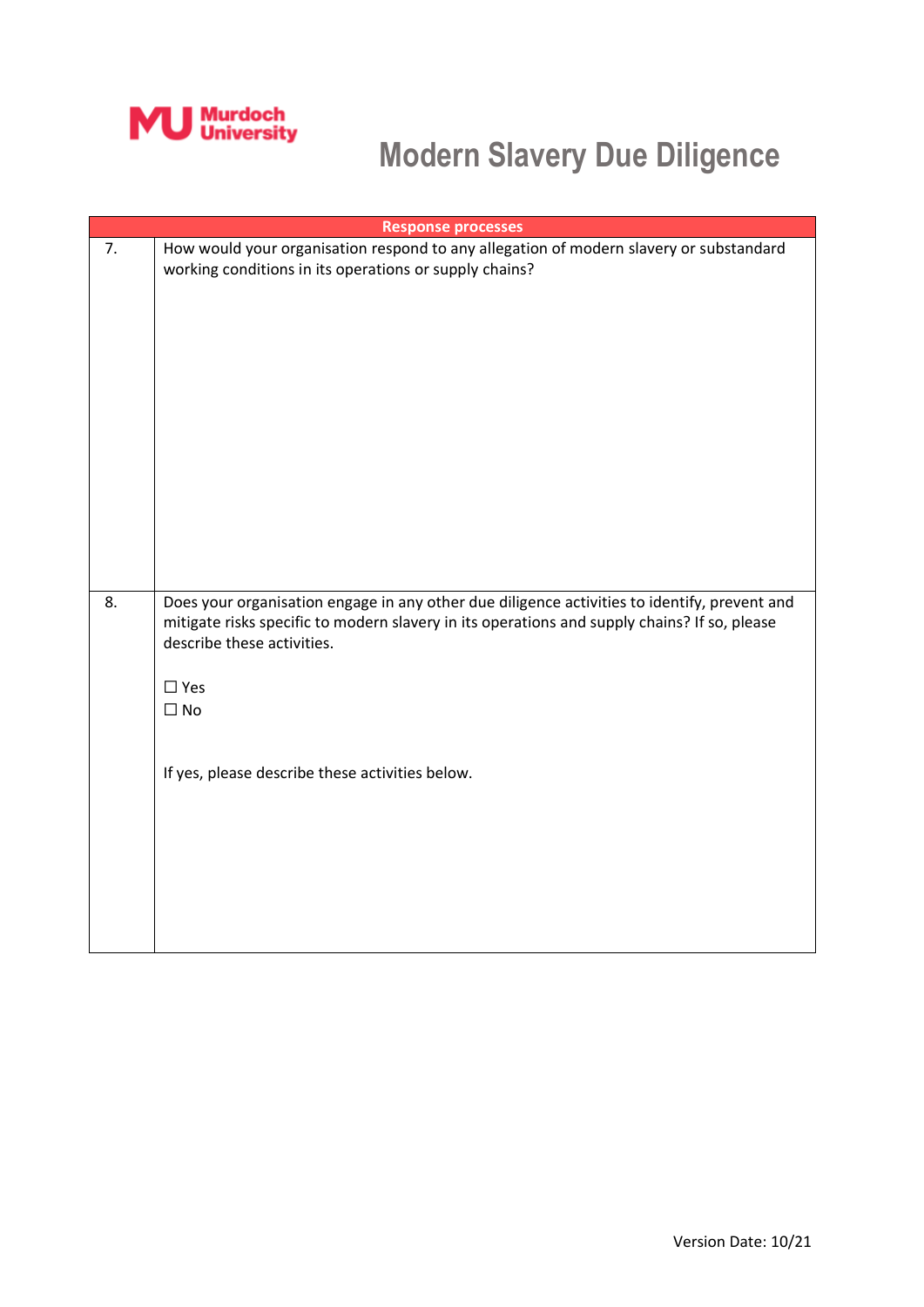

#### Appendix A

| <b>Glossary</b>                          |                                                                                                                                                                                                                                                                                                                                                                                        |
|------------------------------------------|----------------------------------------------------------------------------------------------------------------------------------------------------------------------------------------------------------------------------------------------------------------------------------------------------------------------------------------------------------------------------------------|
| <b>Term</b>                              | <b>Explanation</b>                                                                                                                                                                                                                                                                                                                                                                     |
| <b>Child labour</b>                      | Child labour, in accordance with the definition used by the International<br>Labour Organisation, is work that deprives children of their childhood, their<br>potential and their dignity, and that is harmful to physical and mental<br>development. It refers to work that:                                                                                                          |
|                                          | is mentally, physically, socially or morally dangerous and harmful to<br>٠<br>children; and/or<br>interferes with their schooling by:<br>٠<br>depriving them of the opportunity to attend school;<br>$\circ$<br>obliging them to leave school prematurely; or<br>$\circ$<br>requiring them to attempt to combine school attendance with<br>$\circ$<br>excessively long and heavy work. |
|                                          | A child is defined as a person below the age of 18.                                                                                                                                                                                                                                                                                                                                    |
|                                          | Child labour has three categories:<br>(1) The unconditional worst forms of child labour, which are internationally<br>defined as slavery, trafficking, debt bondage and other forms of forced<br>labour, forced recruitment of children for use in armed conflict, prostitution<br>or pornography, and illicit activities.                                                             |
|                                          | (2) Labour performed by a child who is under the minimum age specified for<br>that kind of work (as defined by national legislation, in accordance with<br>accepted international standards), and that is this likely to impede the child's<br>education and full development.                                                                                                         |
|                                          | (3) Labour that jeopardises the physical, mental or moral well-being of a<br>child, either because of its nature or because of its nature or because of the<br>conditions in which it is carried out, known as "hazardous work".                                                                                                                                                       |
| <b>Commercial sex act</b>                | Commercial sex act is defined as any sex act on account of which anything of<br>value is given to or received by any person.                                                                                                                                                                                                                                                           |
| Debt bondage                             | Debt bondage describes situations where the victim's services are pledged as<br>security for a debt and the debt is manifestly excessive or the victim's<br>services are not applied to liquidate the debt, or the length and nature of the<br>services are not limited and defined.                                                                                                   |
| Deceptive recruiting for labour services | Deceptive recruiting for labour services describes the situations where the<br>victim is deceived about whether they will be exploited through a type of<br>modern slavery.                                                                                                                                                                                                            |
| Due diligence                            | Due diligence describes the process organisations take to identify, prevent,<br>mitigate and account for how they address their impacts on slavery and<br>human trafficking.                                                                                                                                                                                                           |
| <b>Forced labour</b>                     | Forced labour describes situations where the victim is either not free to stop<br>working or not free to leave their place of work.                                                                                                                                                                                                                                                    |
| <b>Forced marriage</b>                   | Forced marriage describes situations where coercion, threats or deception<br>are used to make a victim marry or where the victim does not understand or<br>is incapable of understanding the nature and effect of the marriage<br>ceremony.                                                                                                                                            |